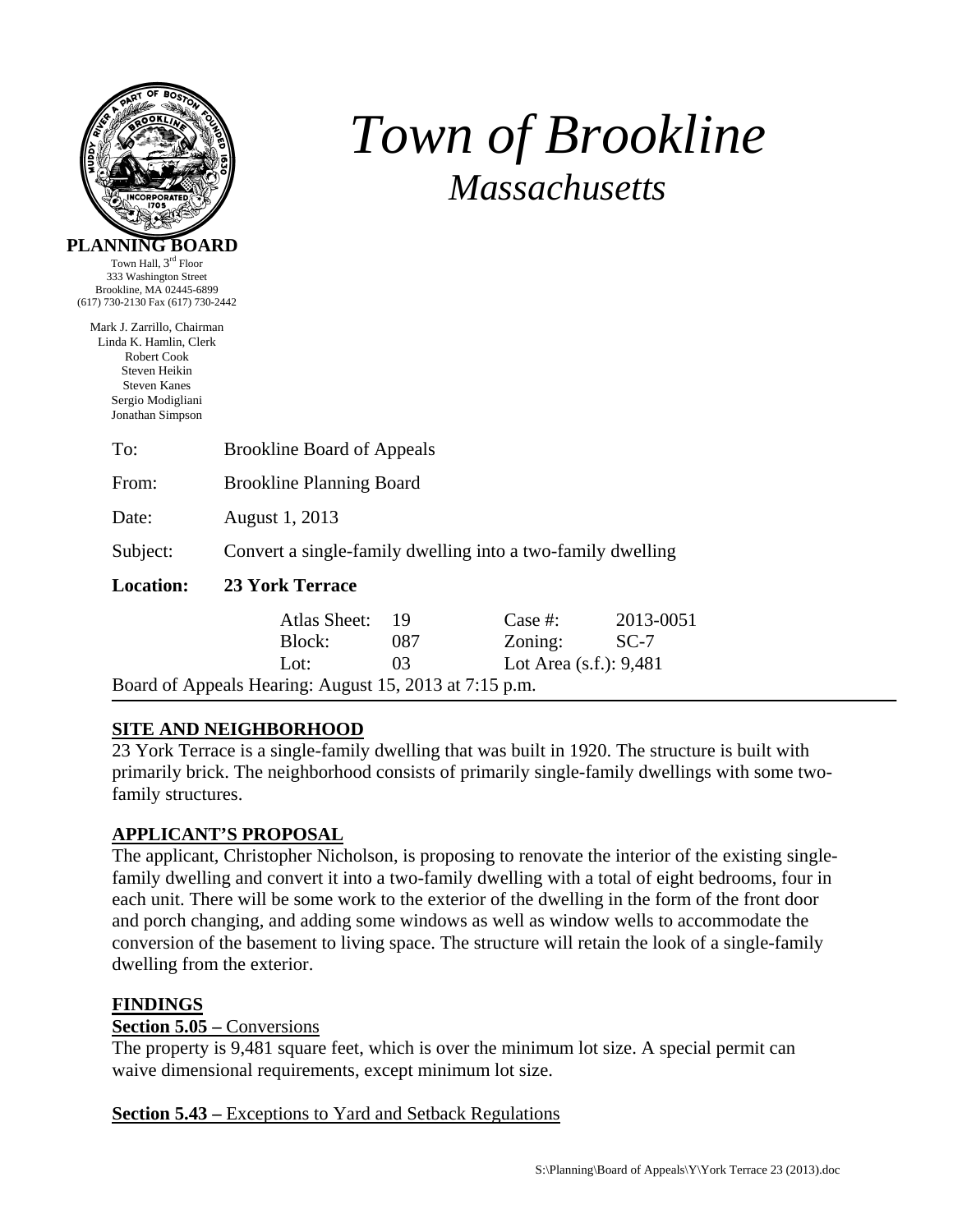#### **Section 5.70 –** Rear Yard Requirements

**<u>Section 6.04.5.c.1 – Design of All Off-</u>Street Parking Facilities Section 6.04.5.c.2** – Design of All Off-Street Parking Facilities

| <b>Dimensional Requirements</b>  | <b>Required</b> | <b>Existing</b>   | <b>Proposed</b> | <b>Relief</b>   |
|----------------------------------|-----------------|-------------------|-----------------|-----------------|
| <b>Rear Yard Setback</b>         | 40'             | 13.4'             | 13.4'           | Special Permit* |
| <b>Parking Spaces</b>            |                 |                   |                 | Complies        |
| <b>Design of Parking (Front)</b> | 20'             | $\Omega^{\prime}$ | O'              | Special Permit* |
| <b>Design of Parking (Side)</b>  | 8'              | 5.83'             | 5.83'           | Special Permit* |

\*Under *Section 5.43*, the Board of Appeals may by special permit waive dimensional requirements in lieu of a counterbalancing amenity.

#### **Section 8.02.2 –** Alteration or Extension

A special permit is required to alter or extend a non-conforming condition.

## **PLANNING BOARD COMMENTS**

The Planning Board is supportive of this proposal. The conversion is not expected to impact the neighborhood, as the exterior of the dwelling will appear to remain a single-family dwelling. The proposal will not further increase any of the setbacks, but the change of use requires a special permit. The applicant claims that the three parking spaces in the front yard are existing spaces, and there are two spaces that are in the two-car garage. The Board supports granting relief that would allow the driveway spaces to remain in place, and therefore allow the property to satisfy the parking requirement for the conversion to a two-family dwelling. Due to the grade of the property, moving the spaces to another part of the lot would not be a possibility. The Planning Board supports granting a special permit for setback relief, and would like to see additional landscaping installed to help conceal the parking area, as a counterbalancing amenity required for a special permit.

### **Therefore, the Planning Board recommends approval of the plans by I.S. Hernandez Design Services, dated 6/14/13, subject to the following conditions:**

- 1. Prior to the issuance of a building permit, the applicant shall submit final plans and elevations indicating all salient dimensions and materials shall be submitted subject to the review and approval of the Assistant Director of Regulatory Planning.
- 2. Prior to the issuance of a building permit, the applicant shall submit a final landscape plan subject to the review and approval of the Assistant Director of Regulatory Planning.
- 3. Prior to the issuance of a building permit, the applicant shall submit to the Building Commissioner for review and approval for conformance to the Board of Appeals decision: 1) a final site plan stamped and signed by a registered engineer or land surveyor; 2) final building elevations stamped and signed by a registered architect; and 3) evidence that the Board of Appeals decision has been recorded at the Registry of Deeds.

*tcr*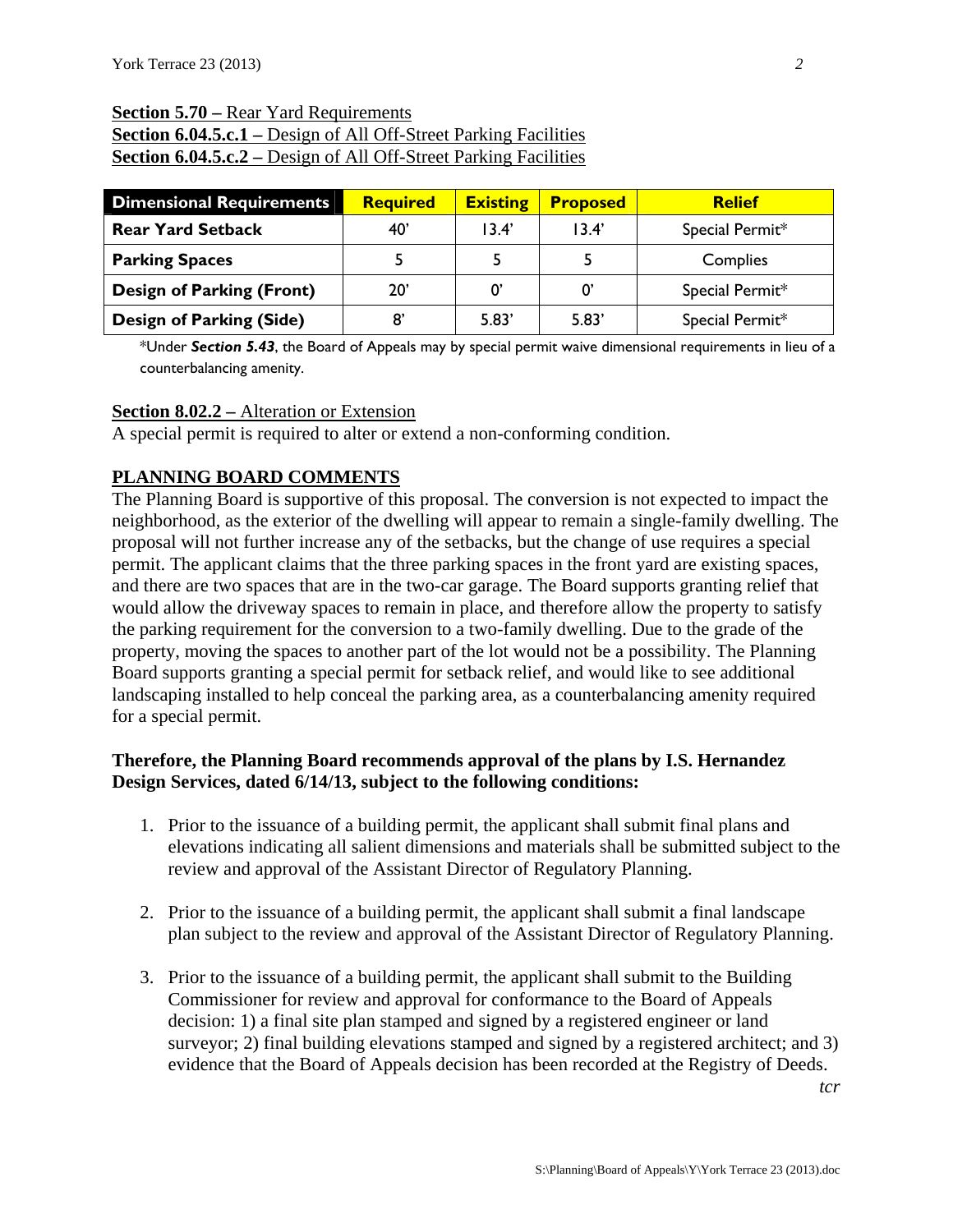

23 York Terrace



Existing Driveway and Garage